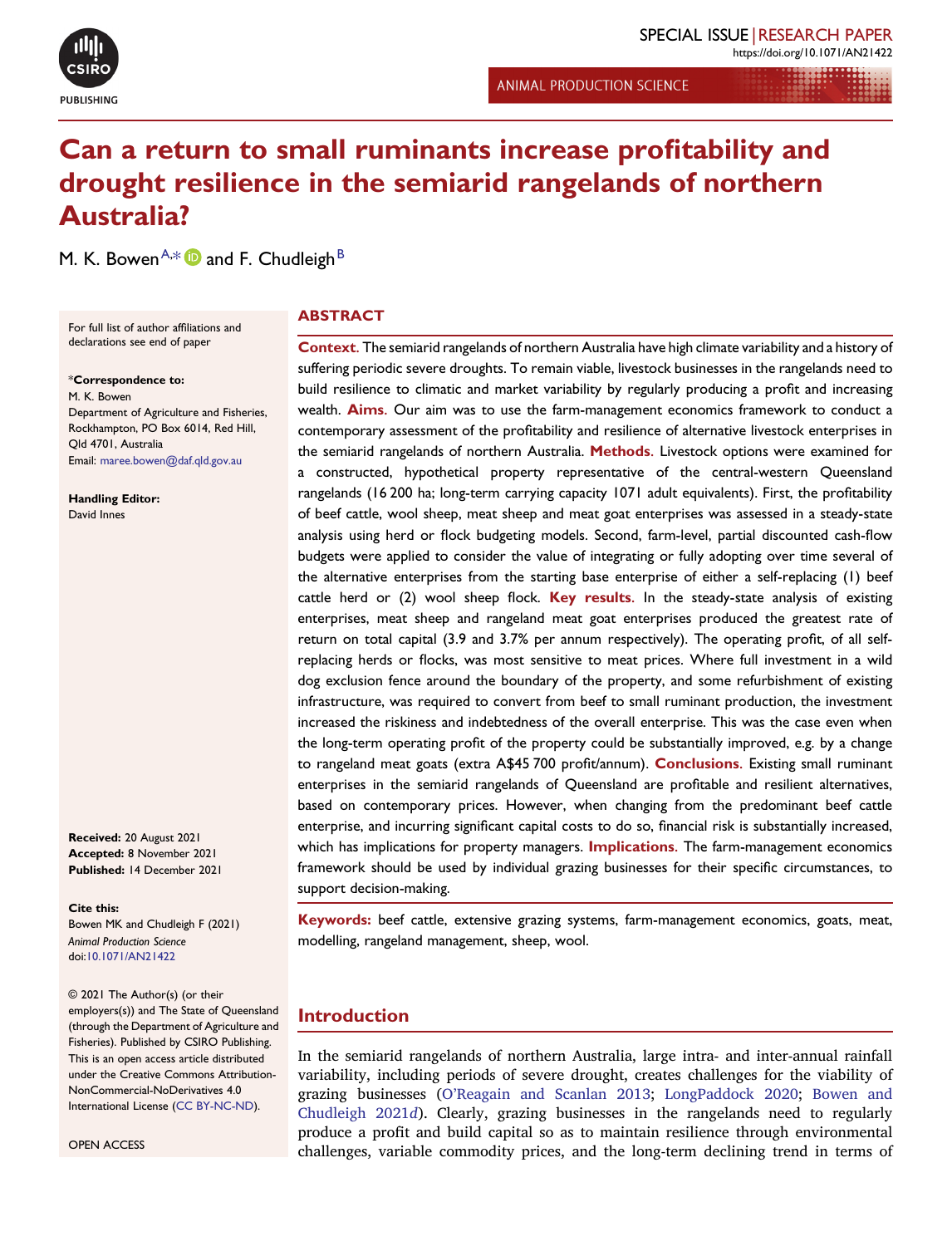trade ([ABARES](#page-6-1) 2019). The semiarid rangelands of Australia, including western Queensland, were historically dominated by Merino wool sheep enterprises that were recognised as well-suited to, and resilient in, this environment [\(Johnston](#page-7-4) et al. 1990). However, a long-term decline in sheep numbers has occurred across Australia, and most dramatically in Queensland, during the past six decades due to a decline in the economic competitiveness of the wool industry (ABS [2021](#page-6-2); [Chudleigh](#page-6-3) 2021). Current sheep numbers in Queensland are the lowest since records began in 1885 (1.2 million head; ABS [2021\)](#page-6-2), with wool sheep being largely replaced by beef cattle. Nevertheless, there is currently renewed interest in small ruminant production in the semiarid rangelands of western Queensland due to recent improvement in the profitability of sheep and goat meat production, relative to beef production, and also industry and government initiatives to support the construction of wild dog exclusion fencing.

We have previously demonstrated the value of the farmmanagement economics framework to assess alternative management strategies for impact on profit and financial risk, and thus to support decision-making ([Bowen](#page-6-4) and [Chudleigh](#page-6-4) 2021c). The objective of the present study was to use the farm-management economics framework to conduct a contemporary assessment of the profitability and resilience of alternative livestock enterprises for a hypothetical grazing property in central-western Queensland, as an example of the semiarid rangelands of northern Australia.

# Materials and methods

#### Approach to economic evaluation

The farm-management economics framework was applied at the property level to assess alternative livestock enterprises for profitability and resilience. This framework is described by Bowen and [Chudleigh](#page-6-4) (2021c) and follows the principles outlined by [Makeham](#page-7-5) (1971), [Makeham](#page-7-6) and Malcolm [\(1993\)](#page-7-6) and [Malcolm](#page-7-7) et al. (2005). The Breedcow and Dynama (BCD) herd budgeting software ([Holmes](#page-7-8) et al. [2017](#page-7-8)) was used to conduct analyses for beef cattle enterprises. We developed models similar to those in the BCD software to assess small ruminant enterprises. Using these tools, beef, sheep and goat enterprises were modelled individually or as components of a mixed rangelands enterprise. All dollar values were in Australian currency as at the year 2020. All returns were calculated in real terms rather nominal, that is, inflation was not accounted for in the analysis.

#### Steady-state analysis of established enterprises

Regionally representative models were developed for the following enterprises: (1) a self-replacing (SR) beef cattle herd, (2) steer finishing, (3) a SR Merino wool flock, (3) Merino wether sheep, (4) a SR meat sheep flock, and (5) a SR rangeland meat goat herd. Biological and economic values derived from available published data, and from surveys and discussions with producers, were applied within the herd or flock budgeting models to identify the relative profitability of established beef cattle, wool sheep, meat sheep, and meat goat enterprises in steady-state analyses.

The economic criteria were the operating profit and the rate of return on total capital. The operating profit was calculated as follows: operating profit = (total receipts − variable costs = total gross margin)  $-$  overheads. The rate of return on total capital was calculated as the operating profit expressed as a percentage of the average capital employed for the annual period. The calculation of livestock gross margin was simplified in the steady-state modelling approach as a change in inventory value does not occur.

#### Implementing alternative enterprises

Partial discounted cash-flow budgets constructed with an annual timestep were applied to assess the value of integrating or fully adopting several of the alternative enterprises, over a transition period of 24 months, from the starting base situation of either a SR beef cattle herd or a SR Merino wool flock. The scenarios examined were (1) full conversion from a SR beef cattle herd to (1a) a SR Merino wool sheep flock, or (1b) a SR rangeland meat goat herd, or (2) partial conversion from a SR Merino wool sheep flock to 50% SR Merino wool sheep flock and 50% SR rangeland meat goat herd. These change scenarios were considered as examples most relevant to property managers in the region. The economic and financial effect of implementing alternative enterprises was assessed by a marginal comparison to the starting base enterprise over an investment period of 30 years. Changes in herd or flock structure, labour, capital and the implementation phase were included in the investment analysis.

The economic criteria were the net present value (NPV) at the required rate of return (5%; as the real opportunity cost of funds to the producer) and the internal rate of return (IRR). The NPV represents the addition to the investors' current wealth above or below that which they would gain if they invested the capital involved in an alternative that earned at the real discount rate applied and the IRR indicates the return on extra capital invested. The NPV was calculated over the 30-year life of the investment, expressed in presentday terms at the level of operating profit. An amortised (hereafter, annualised) NPV was calculated at the discount rate over the investment period to assist in communicating the difference in returns between the baseline property and the property after the alternative livestock enterprise was implemented. The financial criteria were peak deficit in cash flow, the number of years to the peak deficit, and the payback period in years. Peak deficit was calculated assuming interest was paid on the deficit and compounded for each additional year in the investment period. The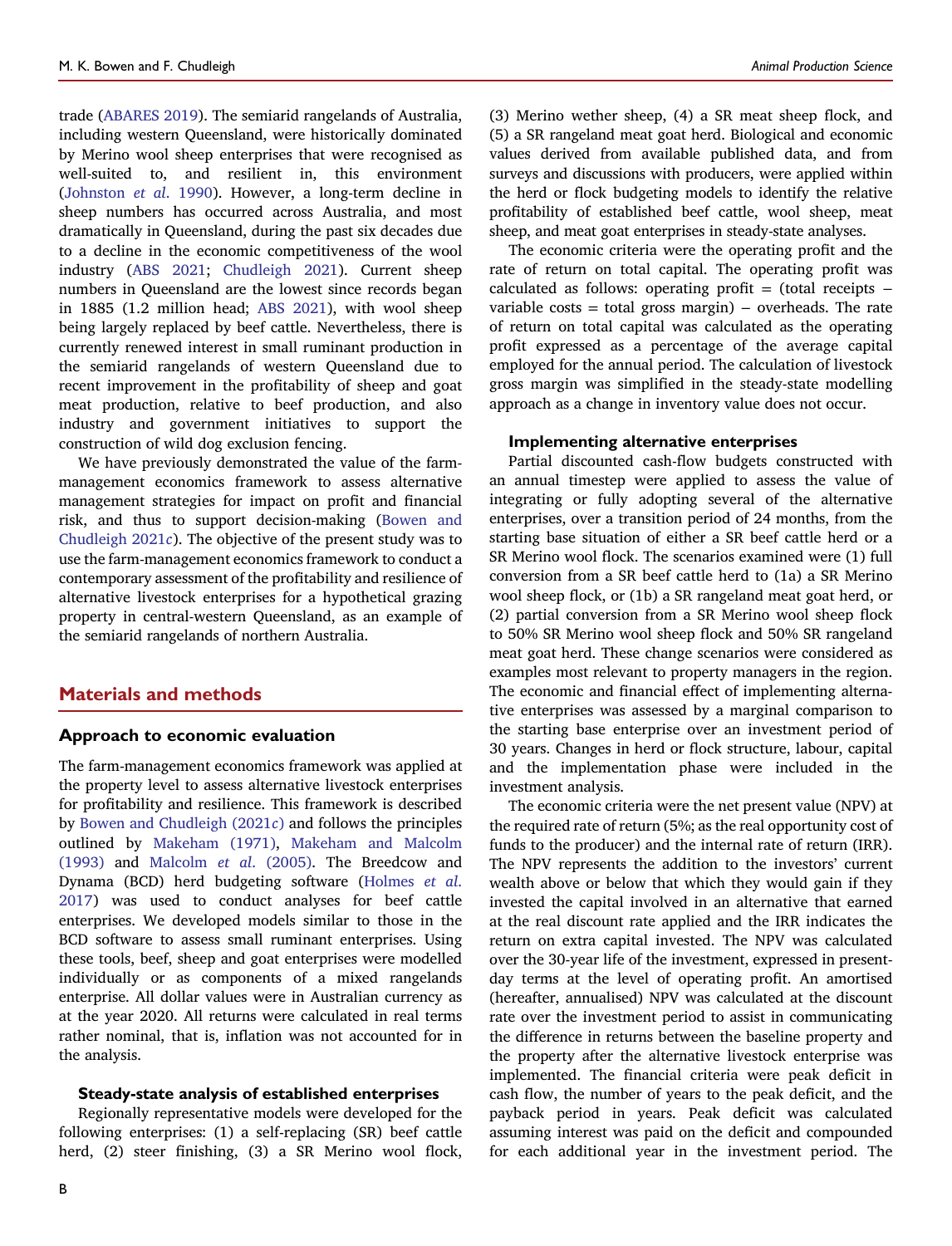payback period was calculated as the number of years taken for the cumulative present value to become positive.

# Representative (base) property

A hypothetical, constructed property, as described by [Bowen](#page-6-5) et al. [\(2021\)](#page-6-5), was established to be representative of the central-western rangelands near Longreach, as an example of a semiarid rangelands environment. The representative property, herd and flock characteristics were informed by recent industry surveys and research relevant to the region [\(McIvor](#page-7-9) 2010; Bray et al. [2014;](#page-6-6) [McGowan](#page-7-10) et al. 2014) as well as the expert opinion of scientists, extension officers and local producers gathered during discussions held in 2020. The property closely followed that described by [Scanlan](#page-7-11) and McIvor (2010) and [Scanlan](#page-7-12) et al. (2011) and was 16 200 ha of primarily native pastures growing on land types characteristic of the region. The property was assumed to start in land condition B (Scale A–D; [Quirk](#page-7-13) and [McIvor](#page-7-13) 2003), in accord with regional survey data ([Beutel](#page-6-7) and [Silcock](#page-6-7) 2008), with 69% perennial grasses in the pasture. The long-term stocking rate, informed by pasture growth modelling (GRASP; [McKeon](#page-7-14) et al. 2000; [Rickert](#page-7-15) et al. [2000\)](#page-7-15) and experienced local livestock producers, was 1071 adult equivalents (AE), or 9000 dry sheep equivalents (DSE). Grazing pressure equivalence between livestock species was determined according to the recommendations of [McLennan](#page-7-16) et al. (2020) where an AE or DSE rank is assigned to a grazing animal as the ratio of its metabolisable energy (ME) requirements for a particular level of production to that of a 'standard animal'. The standard animal for all species was defined as having zero weight change, walking 7 km/day on level ground and consuming pasture of 55% dry matter digestibility (7.75 MJ ME/kg DM). A standard bovine animal, representing one AE, was defined as a 450-kg, 2.25-year-old Bos taurus steer requiring 73 MJ ME/ day. A standard ovine or caprine animal, representing one DSE, was defined as a 45-kg wether sheep or goat, with no fibre growth above that included in maintenance, requiring 8.7 MJ ME/day. This corresponded to a 1:8.4 ratio of AE:DSE.

For the steady-state analysis of established small ruminant enterprises, the assumption was made that exclusion fencing and ongoing wild dog control was already in place. To convert from one enterprise to another, investment in additional infrastructure was required to make the change. To convert from a SR beef cattle herd to a SR Merino wool sheep flock or a SR rangeland meat goat herd, investment in a wild dog exclusion fence around the boundary of the property was A\$435 000 (A\$8000/km). In addition, it was assumed that investment required to refurbish internal property infrastructure was A\$250 000 for conversion to sheep and A\$135 000 for conversion to goats. Partial conversion of a SR Merino wool sheep flock, with existing wild dog exclusion fencing, to a mixed sheep flock and rangeland meat goat herd was assumed to require investment of A\$135 000 to remediate internal fences and facilities.

# Representative livestock enterprises

Key performance and price assumptions are given in [Table](#page-3-0) 1. All SR herd and flock enterprises were breeding and growing activities that relied on the production of weaners by breeding females. For each SR herd or flock, the optimal (most profitable) age of female culling (sale), and the optimal male sale age and weight, were determined. Optimising algorithms embedded in BCD accounted for flock/herd structure and price interactions and maintained equivalent grazing pressure. The SR beef cattle enterprise was based on B. indicus crossbred cattle. The steer finishing enterprise involved annual purchase of weaner B. indicus crossbred steers (6 months of age, 180 kg liveweight) for growing out and sale as slaughter steers at finishing weights (the optimum sale target). The SR Merino wool sheep activity had an average greasy wool production of 3.61 kg/head.annum. Two types of Merino wether enterprise were assessed, with shearing frequency of either every 8-months (i.e. six times in 4 years) or every 12 months. Wethers were purchased as 2-tooth sheep, kept for 4 years, and sold off-shears. Average wool production for wethers was 6.98 and 5.59 kg/head.annum for 8-month shearing and 12-month shearing respectively. The SR meat sheep enterprise was representative of a breed such as the Australian White composite, with no shearing or crutching required. The SR rangeland meat goat herd was assumed to receive basic levels of management input that included the following: (1) weaner bucks were not castrated but were separated until sale, and (2) weaner does were separated from bucks until yearling mating. The expected future sale price for meat for all enterprises ([Table](#page-3-0) 1) was estimated from longterm, published price data (MLA [2019](#page-7-17)), with modification to match expectations of experienced, local property managers. Wool quality and price for all Merino enterprises were based on data for the Northern Market AWEX Wool Indicator [\(AWEX](#page-6-8) 2019). However, expected future wool prices ([Table](#page-3-0) 1) were adjusted down to reflect the recent price fluctuations of 2020, in accord with the expectations of the collaborating producers.

### **Results**

#### Steady-state analysis of established enterprises

The property-level, steady-state analysis of discrete livestock enterprises run on the representative property indicated substantial differences among enterprises in profitability, at the same level of grazing pressure and management, with a range in rate of return on total capital of 0.58–3.9%, and a range in annual operating profit of A\$39 801–A\$285 487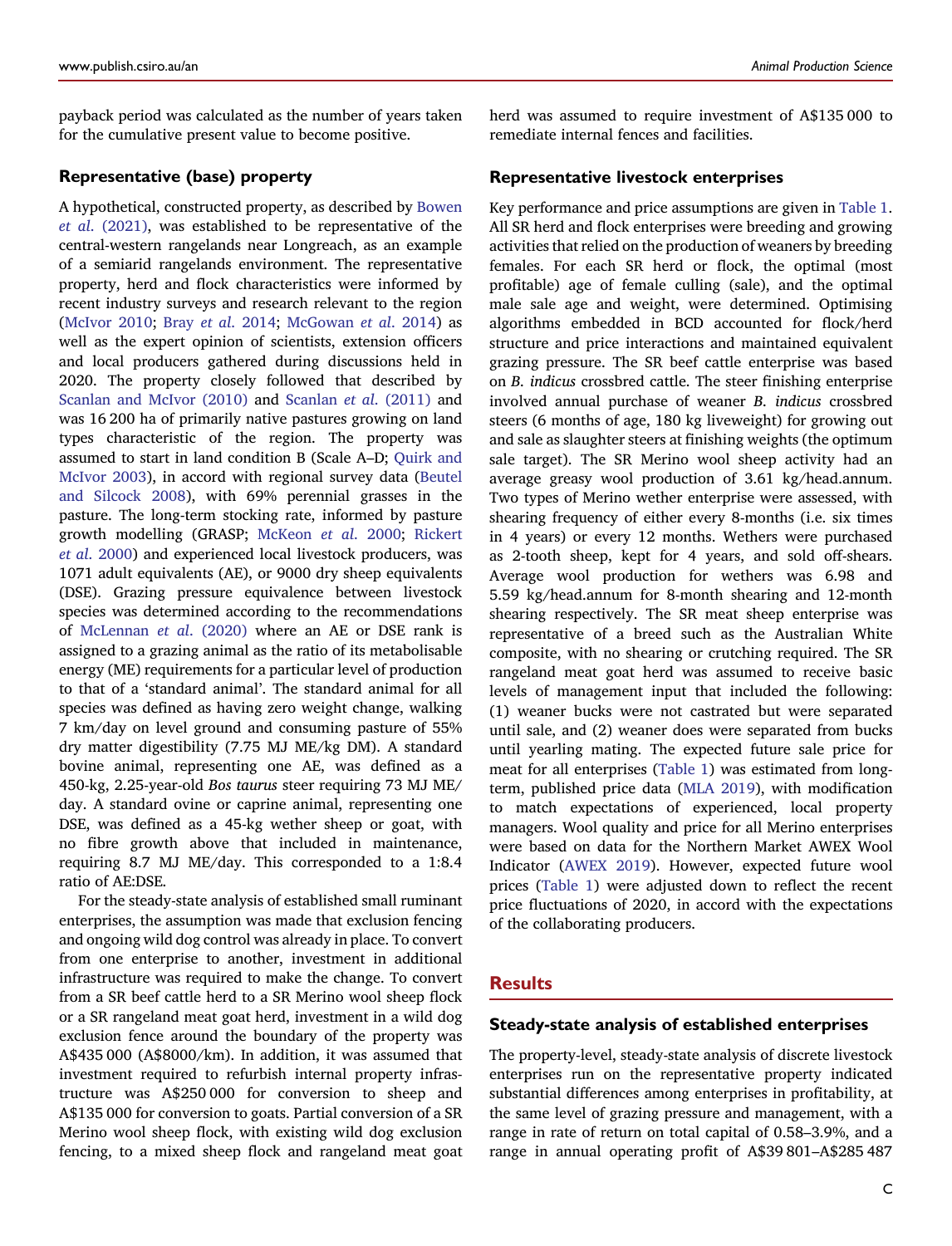<span id="page-3-0"></span>Table 1. Underlying assumptions and modelled property-level returns, expressed as the annual operating profit and the rate of return on total capital, for alternative enterprises on a representative property in the rangelands of central-western Queensland.

| Key parameters required for<br>calculation of property-level<br>returns          | <b>Enterprise scenario</b> |                                 |                             |                                         |                                          |                       |                         |  |  |  |
|----------------------------------------------------------------------------------|----------------------------|---------------------------------|-----------------------------|-----------------------------------------|------------------------------------------|-----------------------|-------------------------|--|--|--|
|                                                                                  | <b>Beef cattle</b>         |                                 | <b>Merino wool sheep</b>    |                                         |                                          | <b>Self-replacing</b> | <b>Self-replacing</b>   |  |  |  |
|                                                                                  | Self-<br>replacing<br>herd | <b>Steer</b><br>finishing       | Self-<br>replacing<br>flock | <b>Wethers</b><br>(8-month<br>shearing) | <b>Wethers</b><br>(12-month<br>shearing) | meat sheep            | rangeland<br>meat goats |  |  |  |
| Weaning rate (%)                                                                 | 72                         | $\overline{\phantom{m}}$        | 67                          |                                         |                                          | 114                   | 122                     |  |  |  |
| Breeder mortality rate (%)                                                       | 4.3                        | $\qquad \qquad -$               | 4.0                         | $\overline{\phantom{m}}$                | $\qquad \qquad -$                        | 2.0                   | 5.0                     |  |  |  |
| Average herd mortality rate (%)                                                  | 2.5                        | 4 (first<br>2 years),<br>then 2 | 3.2                         | 3.5                                     | 3.5                                      | 1.6                   | 3.1                     |  |  |  |
| Male liveweight gain, post weaning<br>(kg/head.annum)                            | 139                        | 139                             | 27                          | $\mathbf{H}$                            | $\mathbf{H}$                             | 41                    | 28                      |  |  |  |
| Male sale age (months) and, in<br>parentheses, liveweight (kg)                   | 44 (620)                   | 44 (620)                        | 20(43)                      | 48 (61)                                 | 48(61)                                   | 9(53)                 | 13(39)                  |  |  |  |
| Target market for males                                                          | Slaughter                  | Slaughter                       | Yearlings                   | Mutton                                  | Mutton                                   | Slaughter             | Slaughter               |  |  |  |
| Expected average meat price for male<br>and female sales (A\$/kg carcass weight) | \$5.15                     | \$5.28                          | \$5.98 <sup>A</sup>         | \$3.80                                  | \$3.80                                   | \$6.46                | \$6.00                  |  |  |  |
| Assumed greasy wool price (A\$/kg)                                               | —                          |                                 | \$7.99                      | \$7.94                                  | \$7.94                                   |                       |                         |  |  |  |
| Net livestock sales (A\$)                                                        | \$373431                   | \$635 977                       | \$347 340                   | \$206 831                               | \$206 831                                | \$552 471             | \$480 741               |  |  |  |
| Net wool sales (A\$)                                                             |                            |                                 | \$294892                    | \$445 698                               | \$356 558                                |                       |                         |  |  |  |
| Husbandry costs (A\$)                                                            | \$12615                    | \$1645                          | \$174678                    | \$115 459                               | \$89 040                                 | \$9535                | \$6651                  |  |  |  |
| Average husbandry costs (A\$/head)                                               | \$8.90                     | \$0.96                          | \$15.44                     | \$12.97                                 | \$10.00                                  | \$1.07                | \$0.56                  |  |  |  |
| Net bull, steer, ram or buck replacement (A\$)                                   | \$10000                    | \$251807                        | \$26 000                    | \$265 098                               | \$265 098                                | \$58 000              | \$4000                  |  |  |  |
| Gross margin (A\$)                                                               | 350816                     | 382 525                         | 441 554                     | 271972                                  | 209 251                                  | 484 937               | 470 090                 |  |  |  |
| Fixed costs and labour (A\$)                                                     | \$87500                    | \$87500                         | \$97500                     | \$92 500                                | \$87 500                                 | \$97 500              | \$102 500               |  |  |  |
| Plant replacement allowance (A\$)                                                | \$21950                    | \$21950                         | \$21950                     | \$21 950                                | \$21 950                                 | \$21 950              | \$21 950                |  |  |  |
| Allowance for operator's labour and<br>management (A\$)                          | \$60 000                   | \$60 000                        | \$80 000                    | \$65 000                                | \$60 000                                 | \$80 000              | \$70 000                |  |  |  |
| <b>Operating profit (A\$)</b>                                                    | 181366                     | 213075                          | 242 104                     | 92 5 22                                 | 39 801                                   | 285 487               | 275 640                 |  |  |  |
| Rate of return on total capital                                                  | 2.4%                       | 2.8%                            | 3.3%                        | 1.3%                                    | 0.58%                                    | 3.9%                  | 3.7%                    |  |  |  |

<sup>A</sup>The value of young ewes sold as replacement stock is included in this average price.

[\(Table](#page-3-0) 1). The SR meat sheep and rangeland meat goat enterprises produced the greatest rate of return on total capital (3.9% and 3.7% respectively), followed closely by SR wool sheep (3.3%). Steer finishing, or a SR beef cattle herd, produced intermediate returns (2.8% and 2.4% respectively), while wether wool production enterprises produced the lowest returns (1.3% and 0.58% for 8- or 12-month shearing intervals respectively).

Sensitivity analysis for a range of key production and cost parameters indicated that operating profit was most sensitive to meat price for the SR beef cattle herd, Merino wool flock, meat sheep flock, and rangeland meat goat herd. A  $\pm 20\%$ change in meat price resulted in  $\pm$ 43%, 31%, 41% and 36% changes in operating profit for the beef, wool, meat sheep and rangeland meat goat enterprises respectively. Similarly, a  $\pm 20$ % change in meat price for the Merino wether enterprise (with 8-month shearing) resulted in a change

in operating profit of  $\pm 48$ %. However, for this latter enterprise, the operating profit was most sensitive to wool price and annual wool production, with  $\pm 20\%$  change in these parameters resulting in  $\pm 98\%$  and  $\pm 96\%$  change in operating profit respectively. The SR Merino wool flock enterprise had a lesser sensitivity than did the wether enterprise to these changes of  $\pm 20\%$  wool price and annual wool production, i.e.  $\pm 25\%$  and  $\pm 24\%$  change in operating profit respectively.

Production and cost parameters, other than sale prices of meat and wool, had much smaller effects on property operating profit. A change in growth rate or weaning rate of  $\pm$ 5% resulted in a change of operating profit in the range of  $\pm$ 1–6%. Similarly, a change in mortality rate of  $\pm$ 50% resulted in a change within the range  $\pm$ 2% (meat sheep) to ±8% (beef cattle and Merino wool sheep). A change in husbandry costs of  $\pm 20\%$  caused changes in operating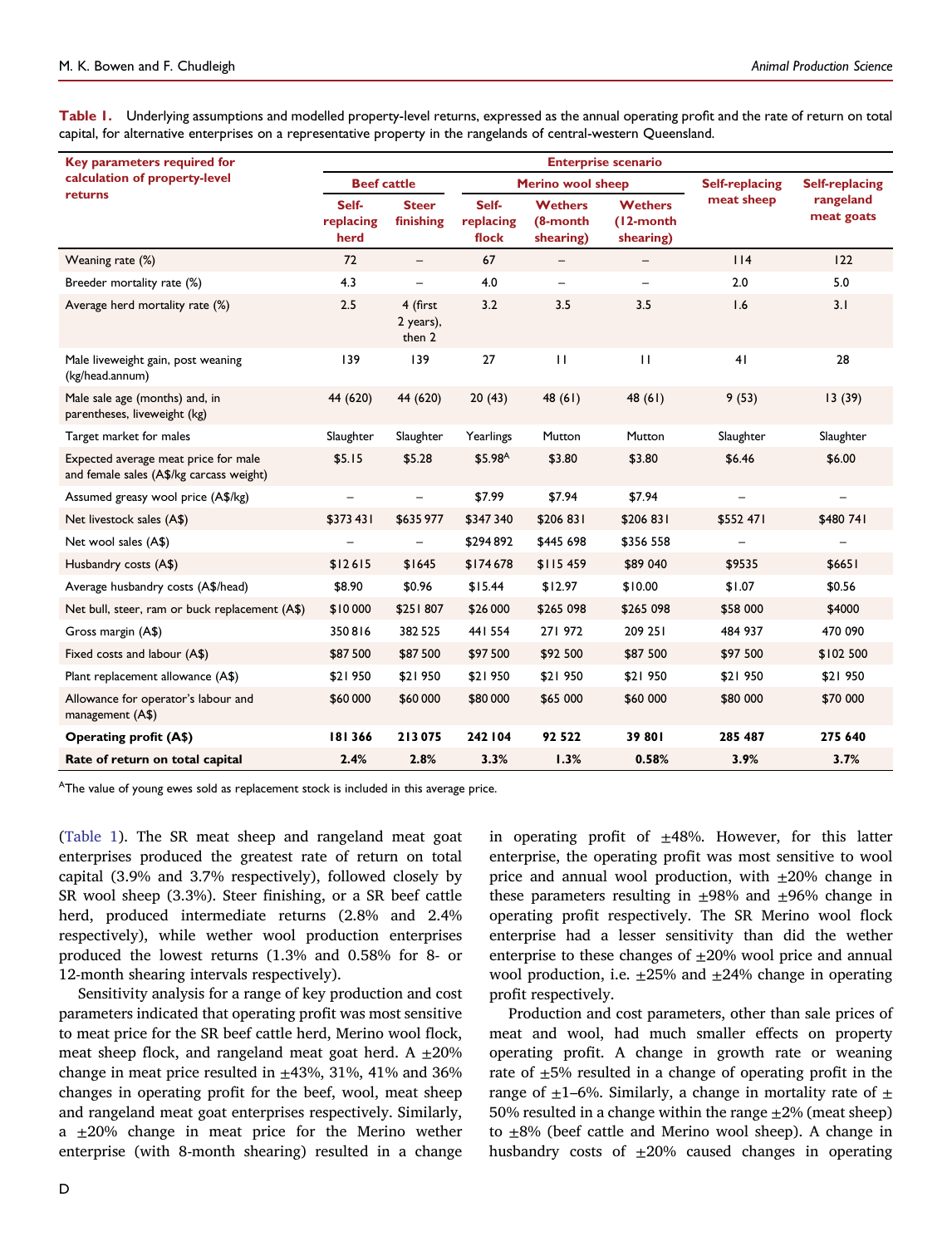profit within the range of  $\pm 0\%$  for rangeland meat goats to  $\pm$ 14% for Merino wool sheep. A change in fixed costs for the property of  $\pm 20\%$  resulted in changes in operating profit within the range of  $\pm$ 7% for meat sheep and rangeland meat goats, to  $\pm 10\%$  for beef cattle.

# Implementing alternative enterprises

[Table](#page-4-0) 2 shows the modelled change in marginal returns (NPV and IRR) and the financial risk (peak deficit, years to peak deficit and payback period) due to implementing alternative enterprises for the starting base property operated as either a (1) SR beef cattle herd or (2) SR Merino wool sheep flock. Where full investment in a wild dog exclusion fence around the boundary of the property, and refurbishment of existing infrastructure, were required to facilitate a shift from beef cattle production to small ruminant production, the investment substantially increased the riskiness and indebtedness of the overall enterprise, as indicated by the substantial peak deficits and payback periods. This occurred even when the long-term profitability and resilience of the property could be substantially improved by the change to rangeland meat goat production, i.e. additional A\$45 700 profit/annum, but a 12-year payback period ([Table](#page-4-0) 2). Converting from a SR Merino wool sheep flock to 50% rangeland meat goats with investment in goat infrastructure decreased profitability of the property by A\$6500/annum.

# **Discussion**

The present study has provided insights into the contemporary relative profitability and resilience of livestock enterprise alternatives suited to semiarid rangelands of northern Australia. Clearly, the prices and costs applied in this analysis were highly dependent on current and past market circumstances and the necessary assumptions about initial property resources and infrastructure. Furthermore, the lack of published data on the biology of meat sheep and meat goat production in these environments necessitates caution in extrapolating the results. It is advisable that the framework demonstrated in this analysis be applied to individual properties, wherever possible, to assess the most appropriate investment strategies and enterprise mix for each set of circumstances and resources and to consider the goals of individual producers. Despite these limitations, the present study provides important insights to inform decision-making, as well as demonstrating the value of using the farm-management economics framework.

A broad conclusion from the property-level, steady-state analysis was that the profitability of discrete livestock enterprise, with comparable grazing pressure and standards of management, could differ considerably. The small ruminant enterprises, when run as SR flocks or herds of meat sheep, rangeland meat goats, or wool sheep, produced the greatest returns on total capital, ranging from 3.3% to 3.9%. These returns are up to 1.6 times those for SR beef cattle herds that currently predominate in these rangelands of Queensland (ABS [2021](#page-6-2); [Chudleigh](#page-6-3) 2021). The greater profitability of small ruminant enterprises under contemporary cost-price structures indicates that partial or full restocking with small ruminants may be an attractive option for existing beef producers in these rangelands, during recovery from drought. However, an important constraint for existing beef enterprises, when changing to

<span id="page-4-0"></span>Table 2. Profitability and financial risk of implementing alternative livestock enterprises for a representative property in the rangelands of centralwestern Queensland.

| <b>Strategy</b>                                                                                                                                                   | NPV of<br>change<br>(A\$) | <b>Annualised</b><br><b>NPV</b><br>(A\$) | <b>Peak deficit</b><br>(with interest)<br>(A\$) | <b>Years to</b><br>peak deficit | <b>Payback</b><br>period<br>(years) | IRR $(\%)$      |
|-------------------------------------------------------------------------------------------------------------------------------------------------------------------|---------------------------|------------------------------------------|-------------------------------------------------|---------------------------------|-------------------------------------|-----------------|
| Convert from self-replacing beef herd to self-replacing<br>Merino wool sheep flock, including investment in<br>exclusion fencing and some internal infrastructure | $-$ \$311400              | $-$ \$20 300                             | $-$ \$1 637 500                                 | 20                              | n/c                                 | 3.0             |
| Convert from self-replacing beef herd to self-replacing<br>rangeland meat goats, including investment in exclusion<br>fencing and some internal infrastructure    | \$702 300                 | \$45 700                                 | $-$ \$681 900                                   | 3                               | 12                                  | $\overline{13}$ |
| Convert from self-replacing Merino wool sheep to<br>50% wool sheep and 50% rangeland meat goats, including<br>investment in goat infrastructure                   | $-$ \$99 500              | $-$ \$6500                               | $-$ \$419500                                    | 20                              | n/c                                 | 1.8             |

Note: NPV is the net present value of an investment, referring to the net returns (income minus costs) over the 30-year life of the investment and represents the extra return added by the management strategy, i.e. it is the difference between the base property and the same property afterimplementation of the strategy. The annualised NPV represents the average annual change in NPV over 30 years resulting from the strategy and can be considered as an approximation of the change in profit per year. Peak deficit is the maximum difference in cash flow between the strategy and the base scenario over the 30-year period of the analysis. It is a measure of riskiness. Payback period is the number of years it takes for the cumulative present value to become positive. Other things being equal, the shorter the payback period, the more appealing the investment. IRR is the internal rate of return, i.e. the rate of return on the additional capital invested. It is a discounted measure of project worth. n/c, not able to be calculated.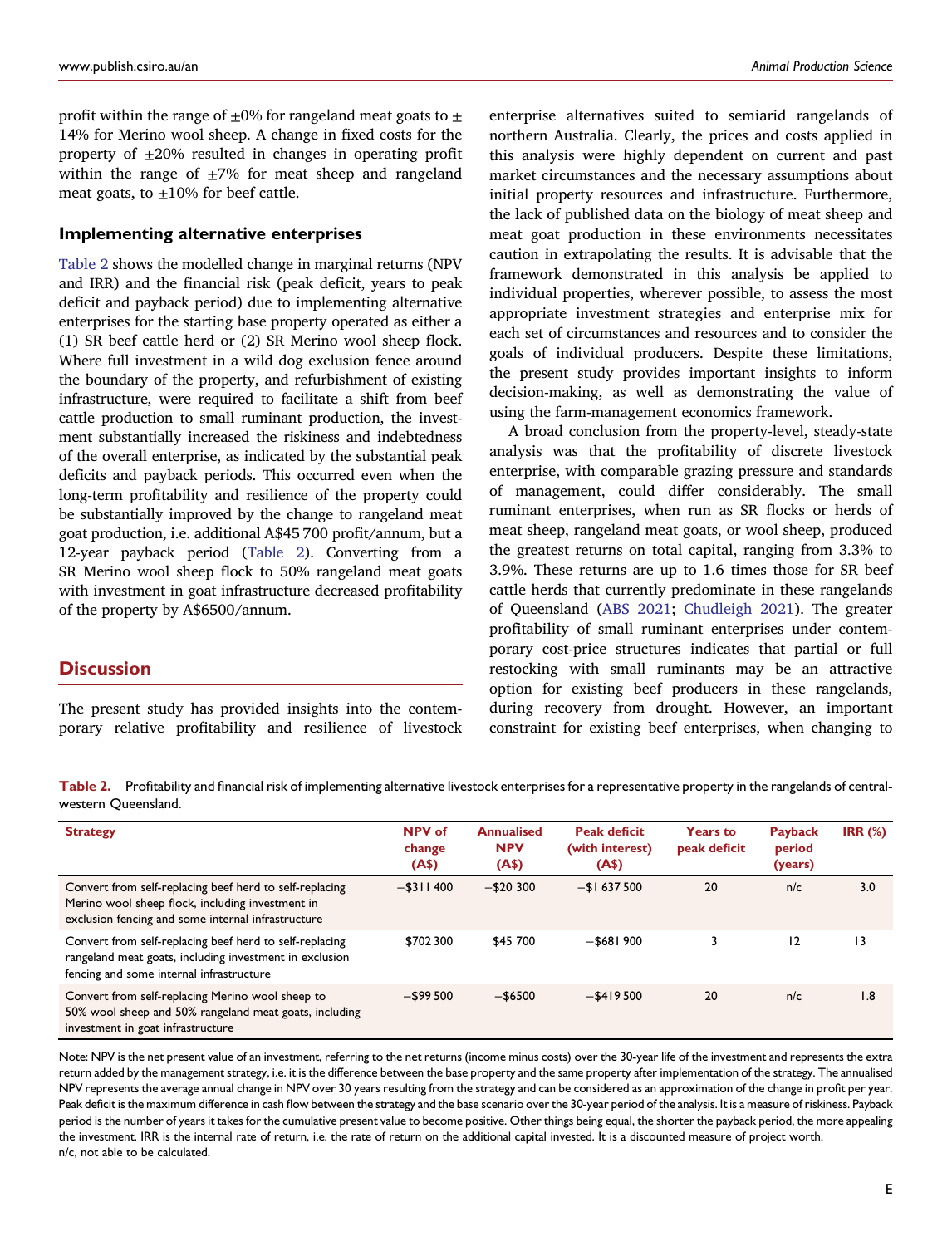small ruminant production, is the requirement for wild dog exclusion fencing and suitable internal infrastructure to allow management of small ruminants. In the steady-state analysis, the assumption was made that suitable infrastructure was already in place for all enterprises, including for small ruminants.

The analysis of implementing alternative enterprises indicated that where the property was initially a beef enterprise, but required investment to construct an exclusion fence and refurbish internal infrastructure to implement sheep or goat enterprises, the relative profitability of the property could be improved over the long term through conversion to a meat goat enterprise, but not to wool sheep. Although profitable over the long term, an important constraint, on the change from beef to goat production, was the level of debt required (−A\$681 900 peak deficit) and the long interval (12 years) before the property was expected to be back to the same financial position as that without change. This financial risk makes a change from beef production a challenging proposition for property managers where the high costs of wild dog exclusion fencing must be funded in the absence of government subsidies. Similar results have been observed for conversion of a SR beef herd to rangeland meat goats in the mulga lands of south-western Queensland (A\$48 300 extra profit/annum, 14-year payback period; Bowen and [Chudleigh](#page-6-9) [2021](#page-6-9)b).

Our analysis of rangeland goat production systems was designed to estimate the performance and profitability possible when goats were managed to prevent overutilisation of the pasture resource. Such overutilisation can occur in commercial property situations due to high reproductive rates (122% weaning rate in this analysis), and also possibly greater drought resilience and survival than for other livestock species due to the more flexible diet and better ability to select for diet quality ([Hacker](#page-7-18) and [Alemseged](#page-7-18) 2014). The present analysis applied a sufficient rate of sale of surplus goats so as to maintain (and avoid increasing) equivalent grazing pressure on the pasture compared with other livestock enterprises. Our estimate of the number of goats able to run on the constructed property was conservative, due to the greater use of browse by goats than by other species (Hacker and [Alemseged](#page-7-18) 2014; [Pahl](#page-7-19) [2019](#page-7-19)). Thus, the relative profitability of the rangeland meat goat enterprise may be underestimated in our analysis, given the likelihood that a greater stocking rate (than that assumed in our analysis) may be sustainably applied.

The profitable outcome when the beef enterprise was converted to rangeland meat goat production, but not to Merino wool sheep, is heavily dependent on the following two assumptions: (1) the lower capital adjustment to convert to goats than to wool sheep, and (2) the relative and absolute price of goat meat being maintained over the longer term. We did not examine a change from a beef enterprise to a meat sheep enterprise. However, since the

profitability of the meat sheep was similar to that of meat goats (3.9% cf. 3.7% rate of return on total capital), and similar infrastructure would be required, it could be anticipated that results for a change from beef to meat sheep would be similar to that for goats. This would be the case, providing the capital value of meat sheep, relative to goats, remained similar to that assumed in this analysis. The poor investment performance of the conversion from a SR Merino wool sheep flock, to a mixture of meat goats and wool sheep, is due mainly to the small difference in the expected returns of goat and wool sheep enterprises. The opportunity cost of the extra capital required for goat infrastructure was greater than the extra return generated by the combined enterprises.

In the present study, the greater returns from the steer finishing enterprise than from the SR beef cattle herd (2.8% cf. 2.4% rate of return on total capital) is in agreement with scenario analysis for the northern downs region of Queensland where conversion from a breeding to a steer turnover enterprise generated an additional A\$62 500/ annum (Bowen and [Chudleigh](#page-6-4) 2021c). Furthermore, the steer turnover enterprise may have additional benefits in increasing drought resilience due to increased flexibility to sell steers in response to poor seasons and to restock in drought recovery. Wether wool production produced the lowest returns (1.3% and 0.58% for 8-month or 12-month shearing intervals respectively) that were substantially less than for the SR Merino wool flock (3.3%). This was largely due to lower meat prices for mutton than for sale of cull surplus ewes for the SR flock, the wool price, and the trading costs associated with the wether enterprises.

An important insight from the sensitivity analysis was the low importance, for operating profit, of increasing weaning and growth rates for each of the livestock species. The low sensitivity of operating profit to these production parameters is further exacerbated by the 'costless' nature of change in a sensitivity analysis, i.e. the cost involved in achieving any change in production is not included in the analysis. As an investment of labour and/or capital is generally required to improve production parameters, this would reduce the economic impact of the level of response estimated in the sensitivity analysis. Therefore, implementing strategies to improve weaning and growth rates are not likely to have a large, positive effect on profitability. From an economic perspective it would be better to focus on low-cost strategies that maintain these two factors, and mortality rates, at their present levels. This finding is in contrast to the commonly held paradigm that addressing these production limitations and improving outputs will lead to increased economic performance (e.g. [McLean](#page-7-20) and Holmes 2015). For example, there has been considerable recent interest in improving reproductive performance of livestock in the rangelands, particularly by reducing fetal and calf/lamb/kid loss [\(McGowan](#page-7-10) et al. [2014;](#page-7-10) [Allworth](#page-6-10) et al. 2017; [Robertson](#page-7-21) et al. 2020). Clearly,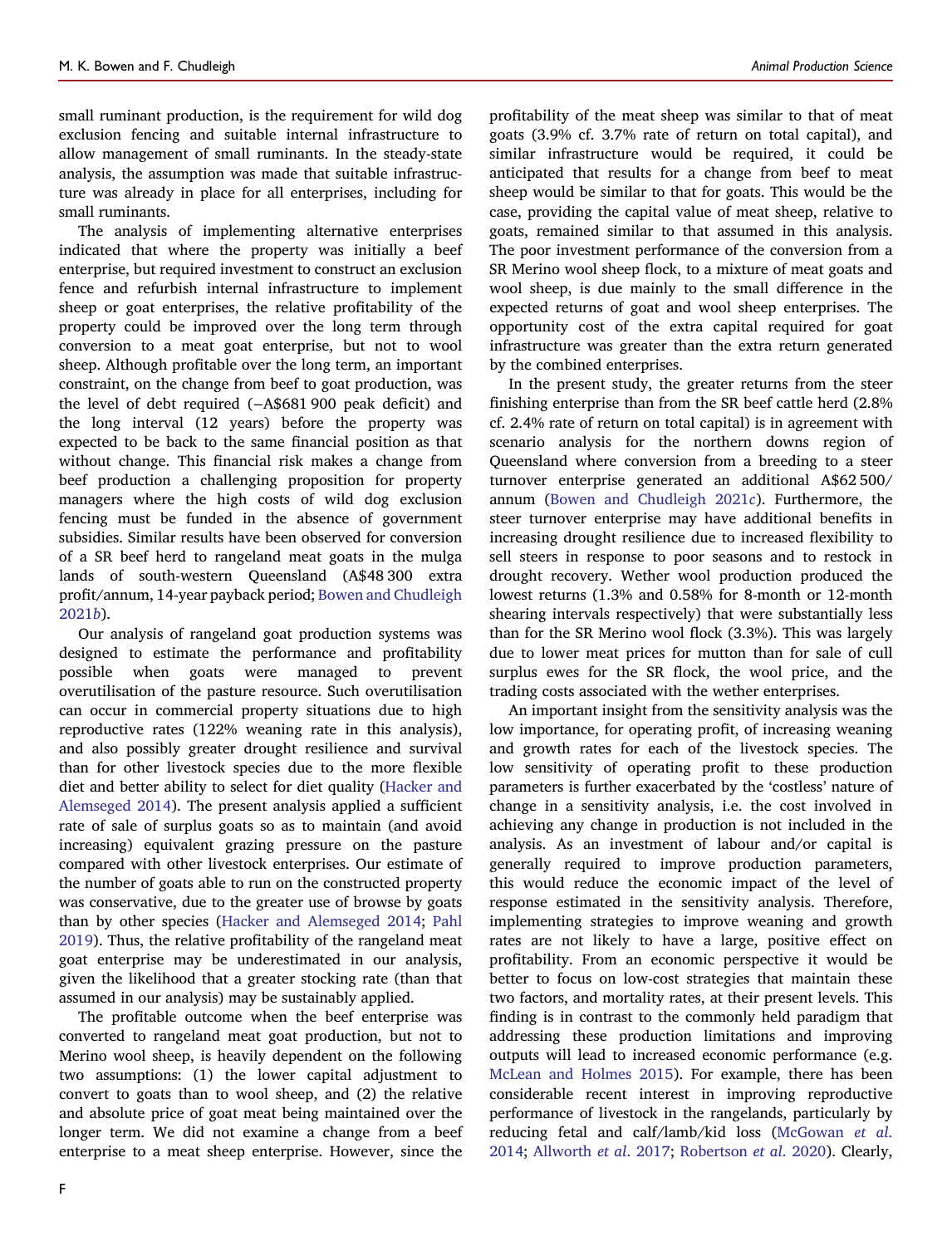an increase in production does not always result in a profitable outcome at the property level. This is in accord with the established principle that the most profitable level of output occurs when marginal costs almost equal marginal revenue, but never when production is maximised [\(Malcolm](#page-7-7) et al. 2005).

An additional outcome of the sensitivity analysis was to demonstrate the capacity of a SR wool sheep flock to moderate the year-to-year variation in returns due to fluctuations in meat price. In general, there is a trend for the increases and decreases in the prices for sheep, beef and goat meat, to occur together. A component of the operating profit derived from wool sales will reduce the variation in operating profit compared with enterprises where all income from the business was derived from meat sales. Such benefits to business resilience from diversifying the enterprise mix have been discussed by [Buxton](#page-6-11) and Smith [\(1996\)](#page-6-11) and [Freebairn](#page-6-12) (2019). However, the benefits clearly have to be balanced against the requirement for additional capital investment to achieve diversification.

In the present study, the biological parameters required as inputs for the analysis were derived from empirical data and expert opinion of experienced local producers, scientists and extension officers. The production parameters assumed for each livestock enterprise were intended to represent the long-term, average expectation for this region. However, there is an obvious challenge in adequately accounting for the high annual rainfall variability that occurs in this region, given limited published data. Regardless, the parameters adopted in this analysis are considered adequate to provide a broad understanding of the opportunities and outcomes of implementing alternative livestock enterprises. Our experience was that the conversation with industry participants to describe what the 'best-bet' parameters might be, that adequately capture the variability likely to be experienced by the representative property and livestock enterprise, is a key component of model development. We concluded that the learning and shared understanding of industry participants, that resulted from the discussion to set appropriate values for the key parameters, was much more valuable than was focusing on a modelling process to describe and capture the expected full range of variability of outcomes that can be difficult to communicate to industry.

In conclusion, the present study has indicated that, at contemporary costs and prices, small ruminant enterprises are profitable and resilient alternatives to the predominant beef cattle enterprise in the semiarid rangelands of centralwestern Queensland. However, implementing a complete or partial change from an existing beef enterprise may involve substantial financial risk where considerable capital investment is required to make the change. This finding emphasises the importance of applying an appropriate and thorough farm-management economics framework for individual producers that incorporates consideration of their unique combination of circumstances, skills and goals to support decision-making.

## **References**

- <span id="page-6-1"></span>ABARES (Australian Bureau of Agricultural and Resource Economics and Sciences) (2019) 'Agricultural commodities: march quarter 2019.' (Australian Bureau of Agricultural and Resource Economics and Sciences: Canberra, ACT, Australia) Available at [https://www.](https://www.agriculture.gov.au/sites/default/files/sitecollectiondocuments/abares/agriculture-commodities/AgCommodities201903_v1.0.0.pdf) agriculture.gov.au/sites/default/fi[les/sitecollectiondocuments/abares/](https://www.agriculture.gov.au/sites/default/files/sitecollectiondocuments/abares/agriculture-commodities/AgCommodities201903_v1.0.0.pdf) [agriculture-commodities/AgCommodities201903\\_v1.0.0.pdf.](https://www.agriculture.gov.au/sites/default/files/sitecollectiondocuments/abares/agriculture-commodities/AgCommodities201903_v1.0.0.pdf) [Verified 22 July 2021]
- <span id="page-6-2"></span>ABS (Australian Bureau of Statistics) (2021) 7121.0 Agricultural Commodities, Australia, 2019–20. Available at [http://www.abs.gov.](http://www.abs.gov.au/ausstats/abs@.nsf/mf/7121.0) [au/ausstats/abs@.nsf/mf/7121.0.](http://www.abs.gov.au/ausstats/abs@.nsf/mf/7121.0) [Verified 22 July 2021]
- <span id="page-6-10"></span>Allworth MB, Wrigley HA, Cowling A (2017) Fetal and lamb losses from pregnancy scanning to lamb marking in commercial sheep flocks in southern New South Wales. Animal Production Science 57, 2060–2065. doi:[10.1071/AN16166](https://doi.org/10.1071/AN16166)
- <span id="page-6-8"></span>AWEX (Australian Wool Exchange)(2019) AWEX wool market indicators. Available at [https://www.awex.com.au/market-information/awex](https://www.awex.com.au/market-information/awex-wool-market-indicators/)[wool-market-indicators/](https://www.awex.com.au/market-information/awex-wool-market-indicators/). [Verified 26 July 2021]
- <span id="page-6-7"></span>Beutel T, Silcock J (2008) A report on ground cover and land condition monitoring in the Longreach focus catchment (2005–2007). Appendix 1 of sustainable management of grazing lands in Queensland's rangelands project (monitoring component). State of Queensland, Department of Agriculture and Fisheries, Brisbane, Qld, Australia.
- <span id="page-6-13"></span>Bowen MK, Chudleigh F (2021a) 'Rangelands of central-western Queensland. Building resilient and diverse livestock production systems.' (The State of Queensland, Department of Agriculture and Fisheries, Queensland: Brisbane, Qld, Australia) Available at [https://](https://futurebeef.com.au/projects/improving-profitability-and-resilience-of-beef-and-sheep-businesses-in-queensland-preparing-for-responding-to-and-recovering-from-drought/) [futurebeef.com.au/projects/improving-pro](https://futurebeef.com.au/projects/improving-profitability-and-resilience-of-beef-and-sheep-businesses-in-queensland-preparing-for-responding-to-and-recovering-from-drought/)fitability-and-resilience-of[beef-and-sheep-businesses-in-queensland-preparing-for-responding-to](https://futurebeef.com.au/projects/improving-profitability-and-resilience-of-beef-and-sheep-businesses-in-queensland-preparing-for-responding-to-and-recovering-from-drought/)[and-recovering-from-drought/](https://futurebeef.com.au/projects/improving-profitability-and-resilience-of-beef-and-sheep-businesses-in-queensland-preparing-for-responding-to-and-recovering-from-drought/). [Verified 22 July 2021]
- <span id="page-6-9"></span>Bowen MK, Chudleigh F (2021b) 'Mulga lands production systems. Preparing for, responding to, and recoverin from drought.' (The State of Queensland, Department of Agriculture and Fisheries, Queensland: Brisbane, Qld, Australia) Available at [https://futurebeef.com.au/](https://futurebeef.com.au/projects/improving-profitability-and-resilience-of-beef-and-sheep-businesses-in-queensland-preparing-for-responding-to-and-recovering-from-drought/) projects/improving-profi[tability-and-resilience-of-beef-and-sheep](https://futurebeef.com.au/projects/improving-profitability-and-resilience-of-beef-and-sheep-businesses-in-queensland-preparing-for-responding-to-and-recovering-from-drought/)[businesses-in-queensland-preparing-for-responding-to-and-recovering](https://futurebeef.com.au/projects/improving-profitability-and-resilience-of-beef-and-sheep-businesses-in-queensland-preparing-for-responding-to-and-recovering-from-drought/)[from-drought/.](https://futurebeef.com.au/projects/improving-profitability-and-resilience-of-beef-and-sheep-businesses-in-queensland-preparing-for-responding-to-and-recovering-from-drought/) [Verified 22 July 2021]
- <span id="page-6-4"></span>Bowen MK, Chudleigh F (2021c) An economic framework to evaluate alternative management strategies for beef enterprises in northern Australia. Animal Production Science 61, 271–281. doi[:10.1071/](https://doi.org/10.1071/AN20125) [AN20125](https://doi.org/10.1071/AN20125)
- <span id="page-6-5"></span><span id="page-6-0"></span>Bowen MK, Chudleigh F (2021d) Achieving drought resilience in the grazing lands of northern Australia: preparing, responding and recovering. The Rangeland Journal 43, 67–76. doi:[10.1071/RJ20058](https://doi.org/10.1071/RJ20058)
- <span id="page-6-6"></span>Bowen MK, Chudleigh F, Phelps D (2021) Bio-economic evaluation of grazing-management options for beef cattle enterprises during drought episodes in semiarid grasslands of northern Australia. Animal Production Science 61, 72–83. doi:[10.1071/AN19691](https://doi.org/10.1071/AN19691)
- Bray S, Walsh D, Rolfe J, Daniels B, Phelps D, Stokes C, Broad K, English B, Foulkes D, Gowen R, Gunther R, Rohan P (2014) Climate clever beef. On-farm demonstration of adaptation and mitigation options for climate change in northern Australia. Project B.NBP.0564 final report. Meat and Livestock Australia, Sydney, NSW Australia.
- <span id="page-6-11"></span><span id="page-6-3"></span>Buxton R, Smith MS (1996) Managing drought in Australia's rangelands: four weddings and a funeral. The Rangeland Journal 18, 292–308. doi:[10.1071/RJ9960292](https://doi.org/10.1071/RJ9960292)
- Chudleigh F (2021)'Meatsheep, meat goats and woolsheep in Queensland: overview and prospects.' (State of Queensland, Department of Agriculture and Fisheries: Brisbane, Qld, Australia) Available at [http://era.daf.qld.gov.au/id/eprint/8032/1/Chudleigh\\_2021\\_Meat](http://era.daf.qld.gov.au/id/eprint/8032/1/Chudleigh_2021_Meat%20sheep%20meat%20goats%20wool%20sheep%20overview%20and%20prospects.pdf) [%20sheep%20meat%20goats%20wool%20sheep%20overview%20](http://era.daf.qld.gov.au/id/eprint/8032/1/Chudleigh_2021_Meat%20sheep%20meat%20goats%20wool%20sheep%20overview%20and%20prospects.pdf) [and%20prospects.pdf.](http://era.daf.qld.gov.au/id/eprint/8032/1/Chudleigh_2021_Meat%20sheep%20meat%20goats%20wool%20sheep%20overview%20and%20prospects.pdf) [Verified 22 July 2021]
- <span id="page-6-12"></span>Freebairn J (2019) Drought assistance policy options. Australian Farm and Business Management Journal 16, 17–23.